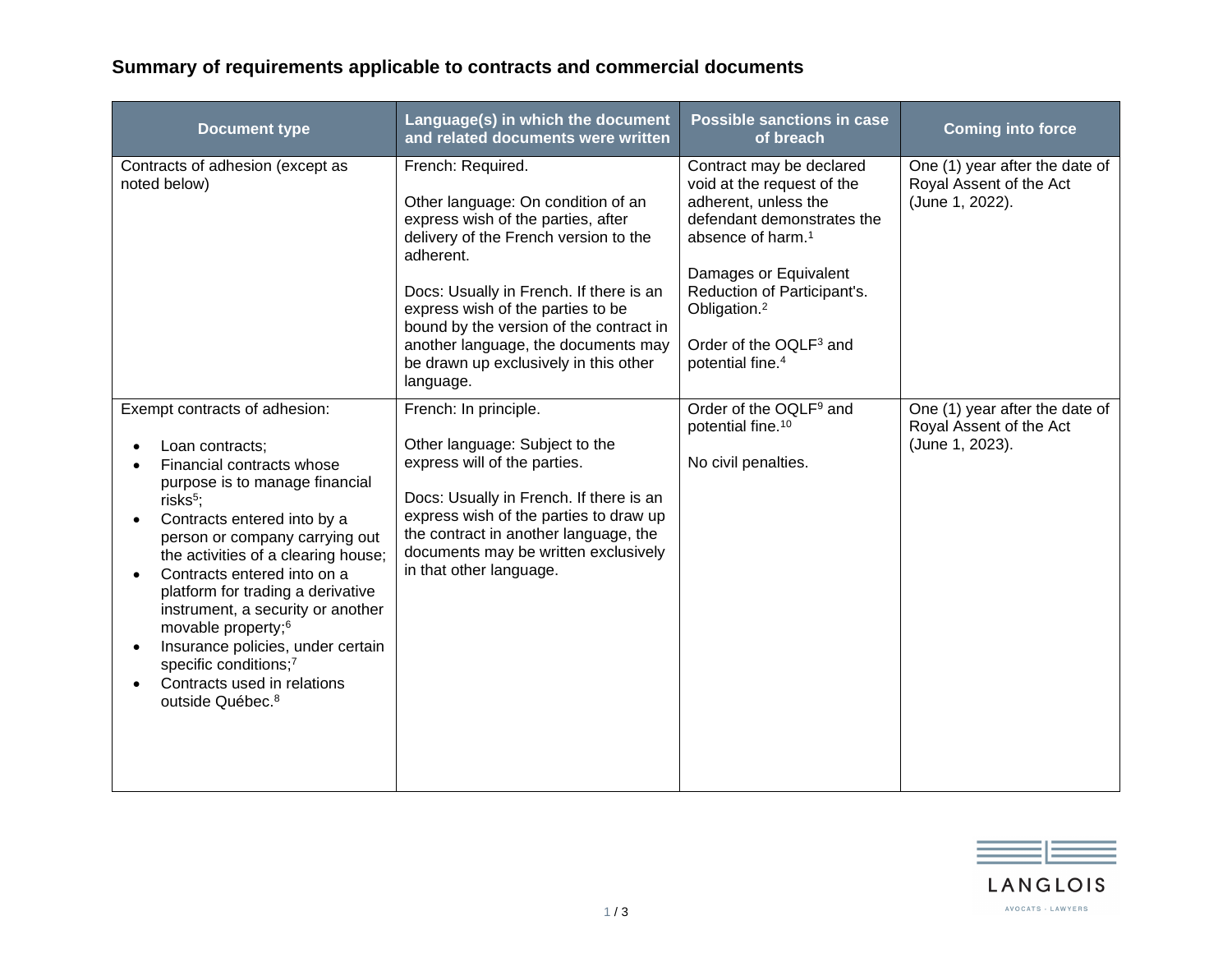## **Summary of requirements applicable to contracts and commercial documents**

| <b>Document type</b>                                                                                                                 | Language(s) in which the document<br>and related documents were written                                                                                                                                                                                                                                                                          | <b>Possible sanctions in case</b><br>of breach                                              | <b>Coming into force</b>                                                     |
|--------------------------------------------------------------------------------------------------------------------------------------|--------------------------------------------------------------------------------------------------------------------------------------------------------------------------------------------------------------------------------------------------------------------------------------------------------------------------------------------------|---------------------------------------------------------------------------------------------|------------------------------------------------------------------------------|
| Contracts containing standard clauses<br>and not being contracts of adhesion                                                         | French: In principle.<br>Other language: Subject to the<br>express will of the parties.<br>Docs: Usually in French. If there is an<br>express wish of the parties to draw up<br>the contract in another language, the<br>documents may be written exclusively<br>in that other language.                                                         | Order of the OQLF <sup>11</sup> and<br>potential fine. <sup>12</sup><br>No civil penalties. | One (1) year after the date of<br>Royal Assent of the Act<br>(June 1, 2023). |
| <b>Consumer contracts</b>                                                                                                            | French: Required.<br>Other language: On condition of an<br>express wish of the parties, after<br>delivery of the French version to the<br>consumer.<br>Docs: Usually in French. If the version<br>of the contract in another language<br>has been signed by the parties, the<br>documents may be drawn up<br>exclusively in this other language. | See the CPA.                                                                                | One (1) year after the date of<br>Royal Assent of the Act<br>(June 1, 2023). |
| Catalogues, brochures, folders,<br>commercial directories, order forms<br>and any other document of the same<br>nature <sup>13</sup> | French: Required.<br>Other language: Provided that the<br>French version is accessible on terms<br>which are at least as favorable.                                                                                                                                                                                                              | Order of the OQLF <sup>14</sup> and<br>potential fine. <sup>15</sup>                        | As of the date of Royal<br>Assent of the Act (June 1,<br>2022).              |
| Invoices, receipts, acquittances and<br>other documents of the same nature <sup>16</sup>                                             | French: Required.<br>Other language: Provided that the<br>French version is accessible on terms<br>which are at least as favorable.                                                                                                                                                                                                              | Order of the OQLF <sup>17</sup> and<br>potential fine. <sup>18</sup>                        | As of the date of Royal<br>Assent of the Act (June 1,<br>2022).              |